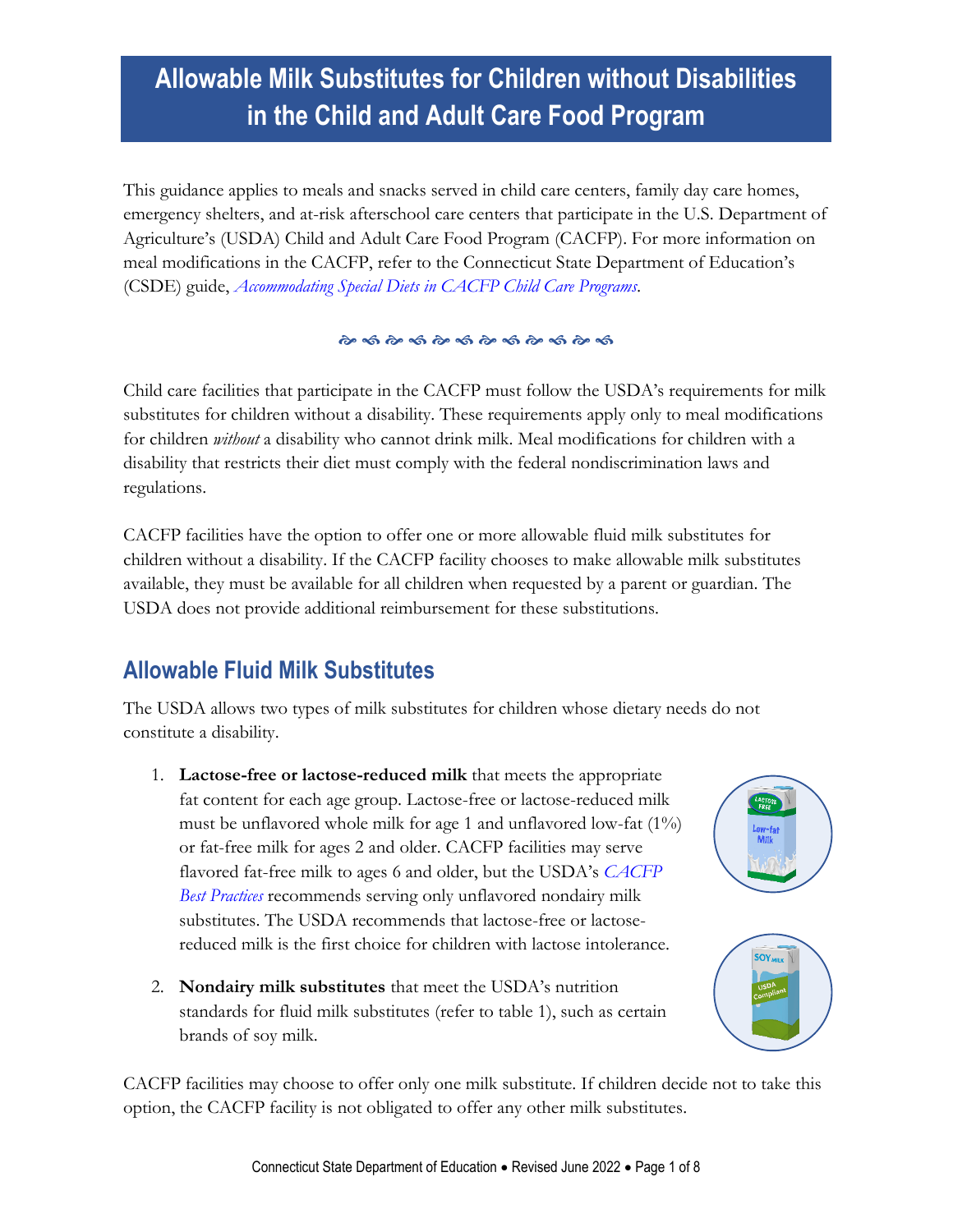### **USDA's Nutrition Standards for Milk Substitutes**

CACFP facilities that choose to offer a nondairy milk substitute for children without a disability must use products that meet the USDA's nutrition standards for fluid milk substitutes (refer to table 1). Nondairy milk substitutes for ages 1-5 must be unflavored. CACFP facilities may serve flavored nondairy milk substitutes to ages 6 and older but the USDA's *[CACFP Best Practices](https://fns-prod.azureedge.us/sites/default/files/cacfp/CACFP_factBP.pdf)* recommends serving only unflavored nondairy milk substitutes.

For children without a disability, reimbursable CACFP meals and snacks cannot contain nondairy beverages that do not comply with the USDA's nutrition standards for fluid milk substitutes, even with a medical statement signed by a recognized medical authority. A noncompliant nondairy beverage cannot replace milk unless the child's medically documented disability specifically requires it.

<span id="page-1-0"></span>

| Table 1. USDA's nutrition standards for fluid milk substitutes |                                                          |  |  |  |
|----------------------------------------------------------------|----------------------------------------------------------|--|--|--|
| Minimum nutrients per cup (8 fluid ounces)                     |                                                          |  |  |  |
| Calcium                                                        | 276 milligrams (mg) or 30% Daily Value (DV) <sup>1</sup> |  |  |  |
| Protein                                                        | $8 \text{ grams}$ (g)                                    |  |  |  |
| Vitamin A                                                      | 500 international units (IU) or 10% DV                   |  |  |  |
| Vitamin D                                                      | 100 IU or $25\%$ DV                                      |  |  |  |
| Magnesium                                                      | 24 mg or $6\%$ DV                                        |  |  |  |
| Phosphorus                                                     | 222 mg or 20% DV <sup>1</sup>                            |  |  |  |
| Potassium                                                      | 349 mg or 10% DV <sup>1</sup>                            |  |  |  |
| Riboflavin                                                     | 0.44 mg or 25% DV $^{1}$                                 |  |  |  |
| Vitamin B-12                                                   | 1.1 micrograms (mcg) or $20\%$ DV <sup>1</sup>           |  |  |  |

<sup>1</sup> The Food and Drug Administration (FDA) labeling laws require manufacturers to round nutrition values to the nearest 5 percent. The unrounded minimum DV is 27.6% for calcium, 22.2% for phosphorus, 9.97% for potassium, 25.88% for riboflavin, and 18.33% for vitamin B12. Source: *How to Determine if a Soy-Based Beverage Meets the Nutrient Requirements to Qualify as an Authorized Milk Substitute in WIC*, USDA Food and Nutrition Services (FNS) Office of Research, Nutrition, and Analysis (ORNA), 2006.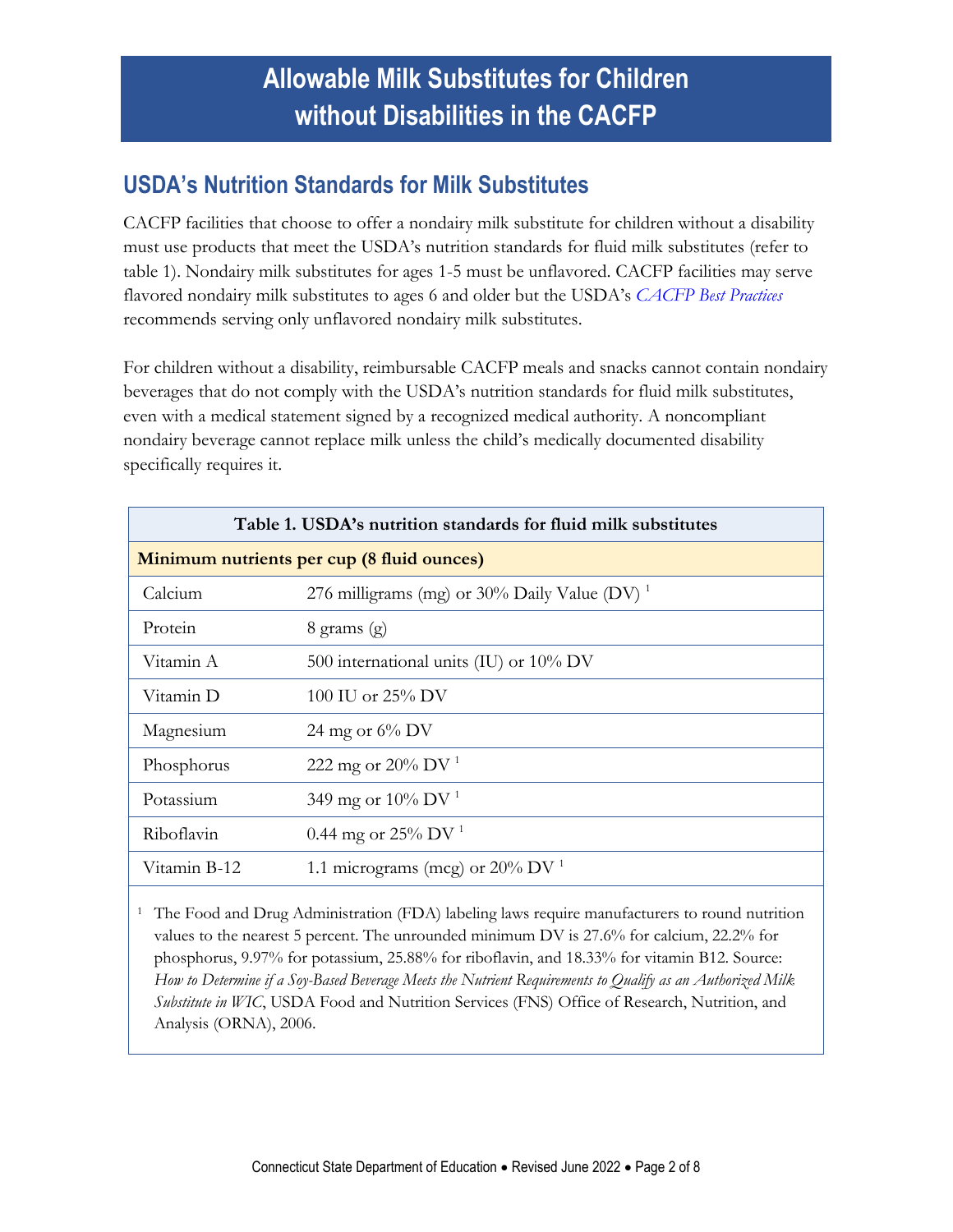#### **Additional milk substitute requirements for child care programs in public schools**

In addition to meeting the USDA's nutrition standards, nondairy milk substitutes served by child care programs located in public schools must meet the state beverage requirements of C.G.S. [Section 10-221q.](https://www.cga.ct.gov/current/pub/chap_170.htm#sec_10-221q) Nondairy milk substitutes cannot contain artificial sweeteners and cannot contain exceed 4 grams of sugar per ounce, 35 percent of calories from fat, and 10 percent of calories from saturated fat. [Table 2](#page-4-0) lists products that meet the USDA and state requirements.

#### **Identifying acceptable nondairy beverages**

The Nutrition Facts label does not usually include all of the nutrients required to identify a product's compliance with the USDA's nutrition standards for fluid milk substitutes. If the Nutrition Facts label is missing any of the required nutrient information, CACFP facilities must contact the manufacturer to obtain a product specification sheet that documents the product's compliance with each of the nine nutrients (refer to [table 1\)](#page-1-0).

CACFP facilities may use the USDA's protein standard to screen nondairy products and determine if they might meet the USDA's nutrition standards. The USDA requires that fluid milk substitutes must contain 8 grams of protein per cup (8 fluid ounces). If the product's Nutrition Facts label lists less than 8 grams of protein per 1-cup serving, the product does not meet the USDA's nutrition standards.

If the product's Nutrition Facts label lists at least 8 grams of protein per 1-cup serving, the product *might* meet the USDA's nutrition standards. CACFP facilities must obtain additional information from the manufacturer to determine if the product also meets the standards for calcium, vitamin A, vitamin D, magnesium, phosphorus, potassium, riboflavin, and vitamin B12. CACFP facilities are encouraged to submit this information to the CSDE so that new acceptable products can be added to the list of approved products (refer to [table 2\)](#page-4-0).

#### **Required Documentation**

Nondairy milk substitutes for children without a disability do not require a medical statement from a recognized medical authority. Parents or guardians may request a nondairy milk substitute in writing. The written request must identify the medical or other special dietary need that restricts the child's diet and requires the substitution. Requests for milk substitutes must be maintained on file with children's medical records.

The provision allowing a written request from a parent or guardian applies only to nondairy milk substitutes for children without a disability. It does not apply to any other substitutions of foods or beverages in CACFP meals and snacks for children without a disability. For information on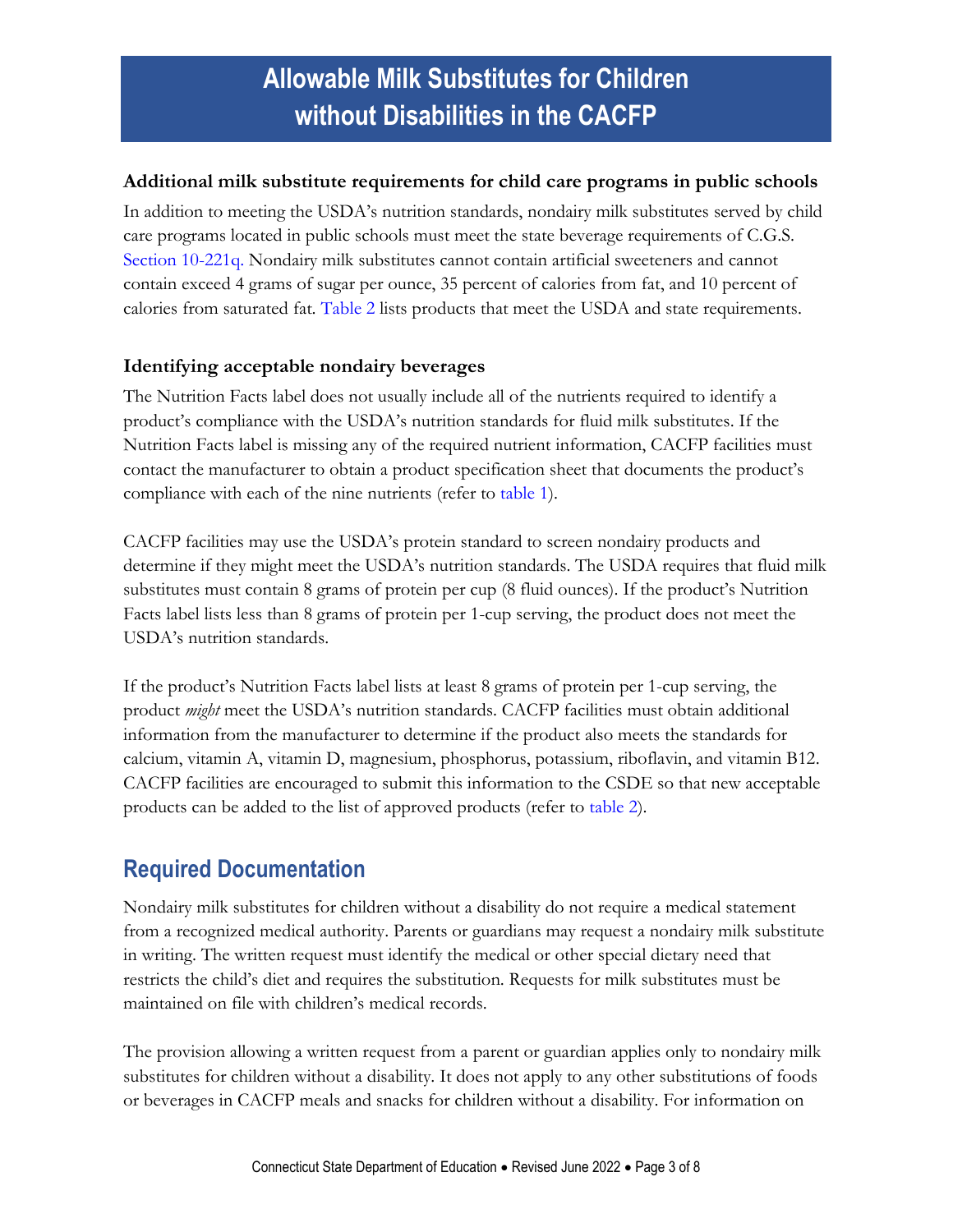the requirements for meal modifications for children without a disability, refer to section 3 of the CSDE's guide, *[Accommodating Special Diets in CACFP Child Care Programs.](https://portal.ct.gov/-/media/SDE/Nutrition/CACFP/SpecDiet/Guide_Special_Diets_CACFP.pdf)*

### **Other Beverages**

If a child's dietary restriction is not related to a disability, CACFP facilities cannot substitute any other beverages for milk, even with a medical statement signed by a recognized medical authority. Examples of beverages that cannot be substituted for milk include:

- juice;
- water;
- milk substitutes that do not comply with the USDA's nutrition standards for fluid milk substitutes, such as almond milk, rice milk, and cashew milk;
- nutrition supplement beverages, such as Abbott's Pediasure; and
- powdered milk beverages, such as Nestle's NIDO.

CACFP meals and snacks for children without a disability are not reimbursable if they contain any of these beverages in place of milk. If the CACFP facility chooses to make milk substitutes available, they must include at least one choice of either lactose-reduced or lactose-free milk, or an allowable nondairy beverage that meets the USDA's nutrition standards for milk substitutes. These are the only two options allowed for milk substitutes for children without a disability.

### **Acceptable Milk Substitute Products**

Certain brands of soy milk are the only nondairy milk products that currently meet the USDA's nutrition standards for fluid milk substitutes. Almond milk, cashew milk, rice milk, oat milk, and other nondairy milk products do not meet these standards and cannot substitute for milk in the CACFP.

> Not all brands of soy milk meet the USDA's requirements. Before purchasing any type of soy milk, CACFP facilities should review products to make sure they comply with the USDA's requirements.

[Table 2](#page-4-0) provides a list of allowable milk substitute products. This list is for informational purposes only and does not imply endorsement by the CSDE or the USDA. For milk substitutes not listed, CACFP facilities must obtain nutrition information from the manufacturer to document that the product contains the required amount of each nutrient in the USDA's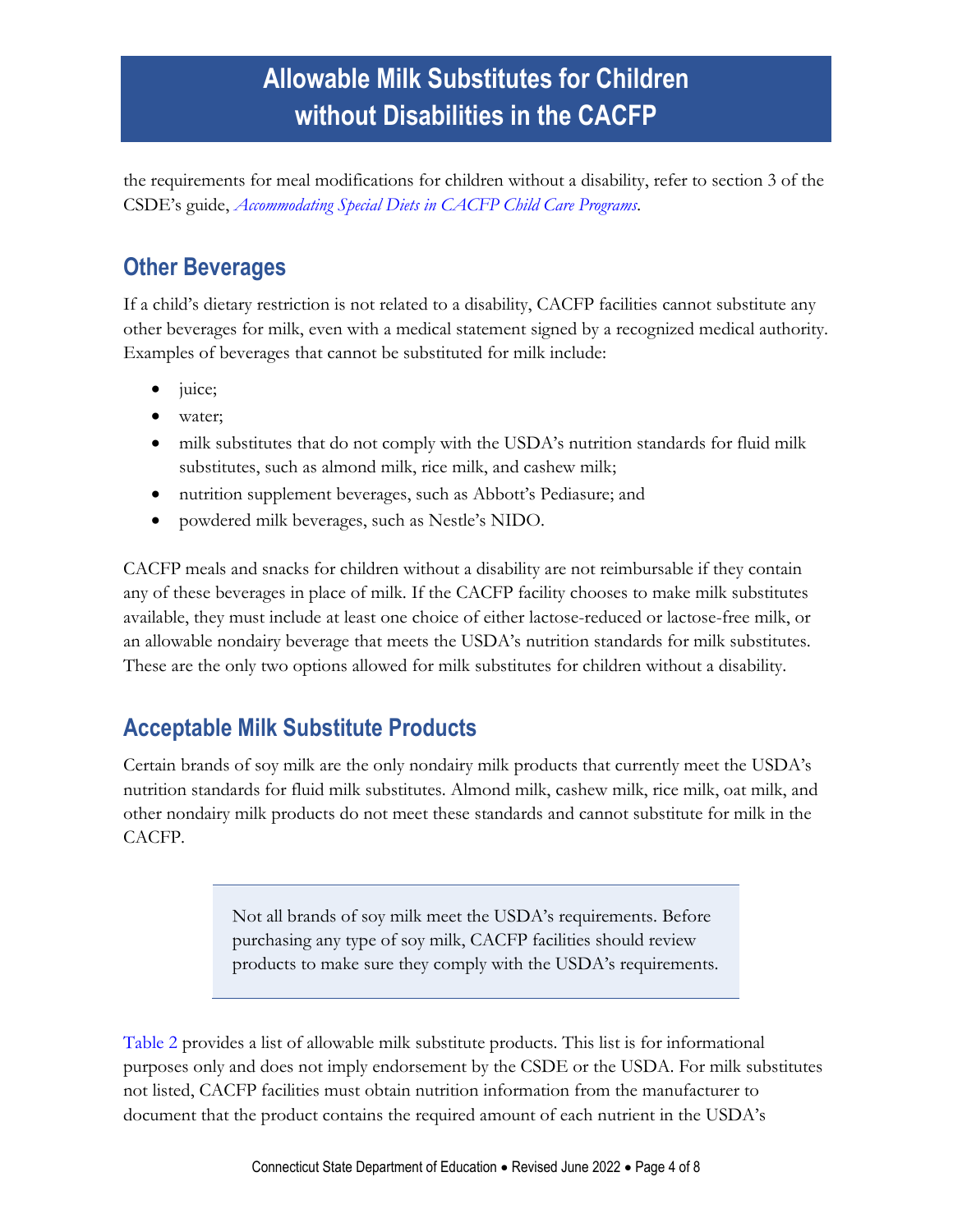nutrition standards for milk substitutes (refer to [table 1\)](#page-1-0). The Nutrition Facts label might not include all the nutrients required to identify a product's compliance with the USDA nutrition standards. For assistance with evaluating products for compliance, please contact the CSDE.

<span id="page-4-0"></span>

| Table 2. Milk substitutes meeting the USDA's nutrition standards<br>Unflavored milk substitutes (allowed for ages 1 and older) |                                                                       |    |                                                                                     |  |  |
|--------------------------------------------------------------------------------------------------------------------------------|-----------------------------------------------------------------------|----|-------------------------------------------------------------------------------------|--|--|
|                                                                                                                                |                                                                       |    |                                                                                     |  |  |
| Kikkoman                                                                                                                       | Pearl Organic Soymilk,<br>Smart Original, aseptic<br>package          | 8  | Code 06183; UPC<br>0-41390-06183-7;<br>Case (24 count)<br>UPC 100-41390-<br>06183-4 |  |  |
| Kirkland Signature                                                                                                             | Organic Soymilk, Plain                                                | 64 | 0-96619-49000-4                                                                     |  |  |
| Pacific Natural Foods                                                                                                          | Ultra Soy All Natural<br>Nondairy Beverage,<br>Plain, aseptic package | 32 | 0-52603-08200-6;<br>Case (12 count)<br>100-52603-08200-6                            |  |  |
| Stremick's Heritage<br>Foods                                                                                                   | 8th Continent Soymilk,<br>Original, refrigerated                      | 64 | 0-53859-07066-3                                                                     |  |  |
| Sunrich Naturals                                                                                                               | Soymilk, Original,<br>aseptic package <sup>1</sup>                    | 8  | 7-82758-33108-6                                                                     |  |  |
| Sunrich Naturals                                                                                                               | Soymilk, Original,<br>aseptic package <sup>1</sup>                    | 32 | 7-82758-33232-8                                                                     |  |  |
| Walmart                                                                                                                        | Great Value Soymilk,<br>Original, paper carton <sup>1</sup>           | 32 | 0-78742-09387-1                                                                     |  |  |

<sup>1</sup> These beverages exceed the fat limit for nondairy milk substitutes required by [Section 10-221q](https://www.cga.ct.gov/current/pub/chap_170.htm#sec_10-221q) of the Connecticut General Statutes. They cannot be served as a milk substitute in CACFP child care programs located in public schools.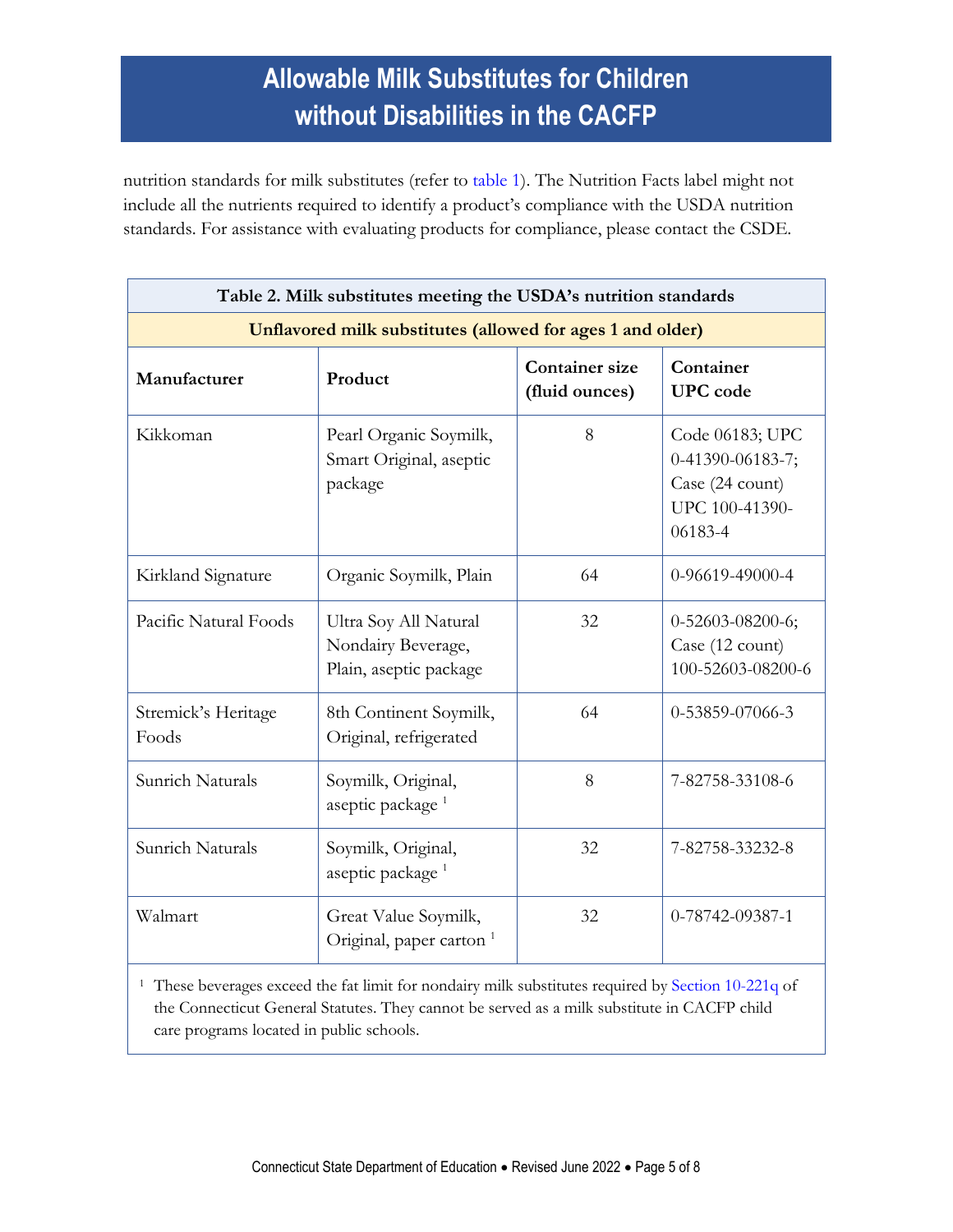| Table 2. Milk substitutes meeting the USDA's nutrition standards, continued  |                                                                    |                                         |                                                                                       |  |  |
|------------------------------------------------------------------------------|--------------------------------------------------------------------|-----------------------------------------|---------------------------------------------------------------------------------------|--|--|
| Flavored milk substitutes (allowed only for ages 6 and older) <sup>1,2</sup> |                                                                    |                                         |                                                                                       |  |  |
| Manufacturer                                                                 | Product                                                            | <b>Container size</b><br>(fluid ounces) | Container<br><b>UPC</b> code                                                          |  |  |
| Kikkoman                                                                     | Pearl Organic Soymilk,<br>Smart Chocolate, aseptic<br>package      | 8                                       | Code 06185; UPC<br>$0-41390-06185-1;$<br>Case (24 count)<br>UPC 100-41390-<br>06185-8 |  |  |
| Kikkoman                                                                     | Pearl Organic Soymilk,<br>Smart Creamy Vanilla,<br>aseptic package | 8                                       | Code 06184; UPC<br>0-41390-06184-4;<br>Case (24 count)<br>UPC 100-41390-<br>06184-1   |  |  |
| Stremick's Heritage<br>Foods                                                 | 8th Continent Soymilk,<br>Vanilla, refrigerated                    | 64                                      | 0-53859-07067-0                                                                       |  |  |
| Sunrich Naturals                                                             | Soymilk, Unsweetened<br>Vanilla, aseptic package <sup>1</sup>      | 32                                      | 7-82758-33932-7                                                                       |  |  |
| Sunrich Naturals                                                             | Soymilk, Vanilla, aseptic<br>package                               | 32                                      | 7-82758-33132-1                                                                       |  |  |
| Sunrich Naturals                                                             | Soymilk, Vanilla, aseptic<br>package                               | 8                                       | 7-82758-33208-3                                                                       |  |  |

<sup>1</sup> These beverages exceed the fat limit for nondairy milk substitutes required by [Section 10-221q](https://www.cga.ct.gov/current/pub/chap_170.htm#sec_10-221q) of the Connecticut General Statutes. They cannot be served as a milk substitute in CACFP child care programs located in public schools.

<sup>2</sup> Flavored nondairy milk substitutes are allowed for ages 6 and older but the USDA's *[CACFP Best](https://fns-prod.azureedge.us/sites/default/files/cacfp/CACFP_factBP.pdf)  [Practices](https://fns-prod.azureedge.us/sites/default/files/cacfp/CACFP_factBP.pdf)* recommends serving only unflavored milk substitutes.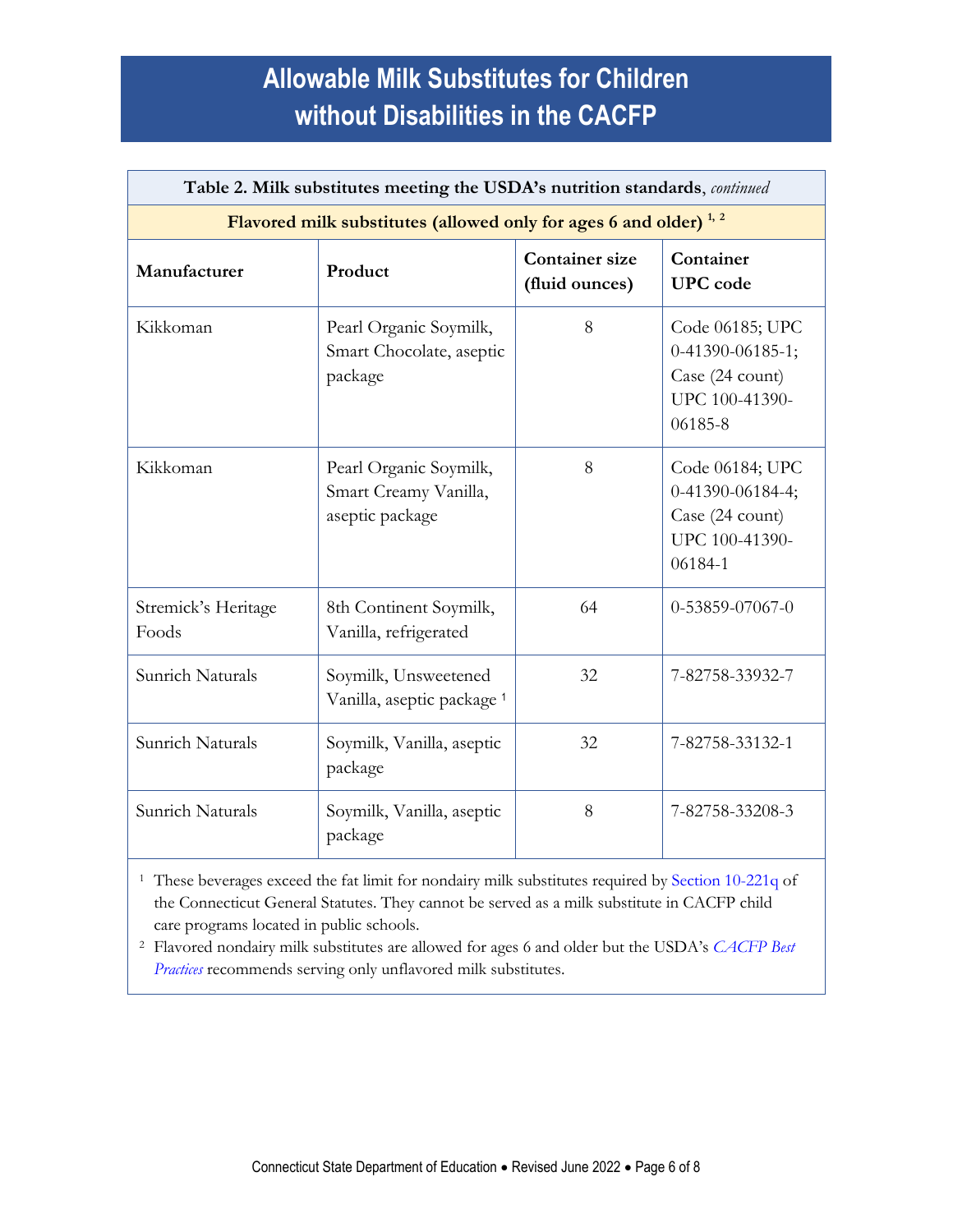#### **Resources**

- Accommodating Special Diets in CACFP Child Care Programs (CSDE): [https://portal.ct.gov/-/media/SDE/Nutrition/CACFP/SpecDiet/](https://portal.ct.gov/-/media/SDE/Nutrition/CACFP/SpecDiet/Guide_Special_Diets_CACFP.pdf) [Guide\\_Special\\_Diets\\_CACFP.pdf](https://portal.ct.gov/-/media/SDE/Nutrition/CACFP/SpecDiet/Guide_Special_Diets_CACFP.pdf)
- Bite Size: Meeting the CACFP Meal Patterns for Children: Module 3: Milk Component (CSDE webinar): [https://portal.ct.gov/SDE/Nutrition/Meal-Patterns-CACFP-Child-Care-](https://portal.ct.gov/SDE/Nutrition/Meal-Patterns-CACFP-Child-Care-Programs/Related-Resources#BiteSize)[Programs/Related-Resources#BiteSize](https://portal.ct.gov/SDE/Nutrition/Meal-Patterns-CACFP-Child-Care-Programs/Related-Resources#BiteSize)
- CACFP Best Practices (USDA): [https://fns-prod.azureedge.us/sites/default/files/cacfp/CACFP\\_factBP.pdf](https://fns-prod.azureedge.us/sites/default/files/cacfp/CACFP_factBP.pdf)
- CACFP Meal Patterns for Children (CSDE): [https://portal.ct.gov/-/media/SDE/Nutrition/CACFP/MealPattern/](https://portal.ct.gov/-/media/SDE/Nutrition/CACFP/MealPattern/CACFP_Meal_Pattern.pdf) [CACFP\\_Meal\\_Pattern.pdf](https://portal.ct.gov/-/media/SDE/Nutrition/CACFP/MealPattern/CACFP_Meal_Pattern.pdf)
- Final Rule: Child and Adult Care Food Program: Meal Pattern Revisions Related to the Healthy, Hunger-Free Kids Act of 2010 (81 FR 24348): <https://www.gpo.gov/fdsys/pkg/FR-2016-04-25/pdf/2016-09412.pdf>
- Milk Substitutes in CACFP Child Care Programs (Documents/Forms section of CSDE's Special Diets in CACFP Child Care Programs webpage): [https://portal.ct.gov/SDE/Nutrition/Special-Diets-in-CACFP-Child-Care-Programs/](https://portal.ct.gov/SDE/Nutrition/Special-Diets-in-CACFP-Child-Care-Programs/Documents#MilkSubstitutes) [Documents#MilkSubstitutes](https://portal.ct.gov/SDE/Nutrition/Special-Diets-in-CACFP-Child-Care-Programs/Documents#MilkSubstitutes)
- Requirements for Meal Modifications in CACFP Adult Day Care Centers (CSDE): [https://portal.ct.gov/-/media/SDE/Nutrition/CACFP/SpecDiet/](https://portal.ct.gov/-/media/SDE/Nutrition/CACFP/SpecDiet/Meal_Modifications_CACFP_Adults_Presentation.pdf) [Meal\\_Modifications\\_CACFP\\_Adults\\_Presentation.pdf](https://portal.ct.gov/-/media/SDE/Nutrition/CACFP/SpecDiet/Meal_Modifications_CACFP_Adults_Presentation.pdf)
- Serving Milk in the CACFP (USDA): <https://fns-prod.azureedge.net/sites/default/files/tn/cacfp-servingmilk.pdf>
- Summary of Requirements for Accommodating Special Diets for Children in the CACFP (CSDE): [https://portal.ct.gov/-/media/SDE/Nutrition/CACFP/SpecDiet/](https://portal.ct.gov/-/media/SDE/Nutrition/CACFP/SpecDiet/‌Summary_Chart_Special_Diets_CACFP.pdf) [Summary\\_Chart\\_Special\\_Diets\\_CACFP.pdf](https://portal.ct.gov/-/media/SDE/Nutrition/CACFP/SpecDiet/‌Summary_Chart_Special_Diets_CACFP.pdf)
- USDA Memo CACFP 17-2016: Nutrition Requirements for Fluid Milk and Fluid Milk Substitutions in the CACFP, Q&As: [https://www.fns.usda.gov/cacfp/nutrition-requirements-fluid-milk-and-fluid-milk](https://www.fns.usda.gov/cacfp/nutrition-requirements-fluid-milk-and-fluid-milk-substitutions-cacfp-qas)[substitutions-cacfp-qas](https://www.fns.usda.gov/cacfp/nutrition-requirements-fluid-milk-and-fluid-milk-substitutions-cacfp-qas)